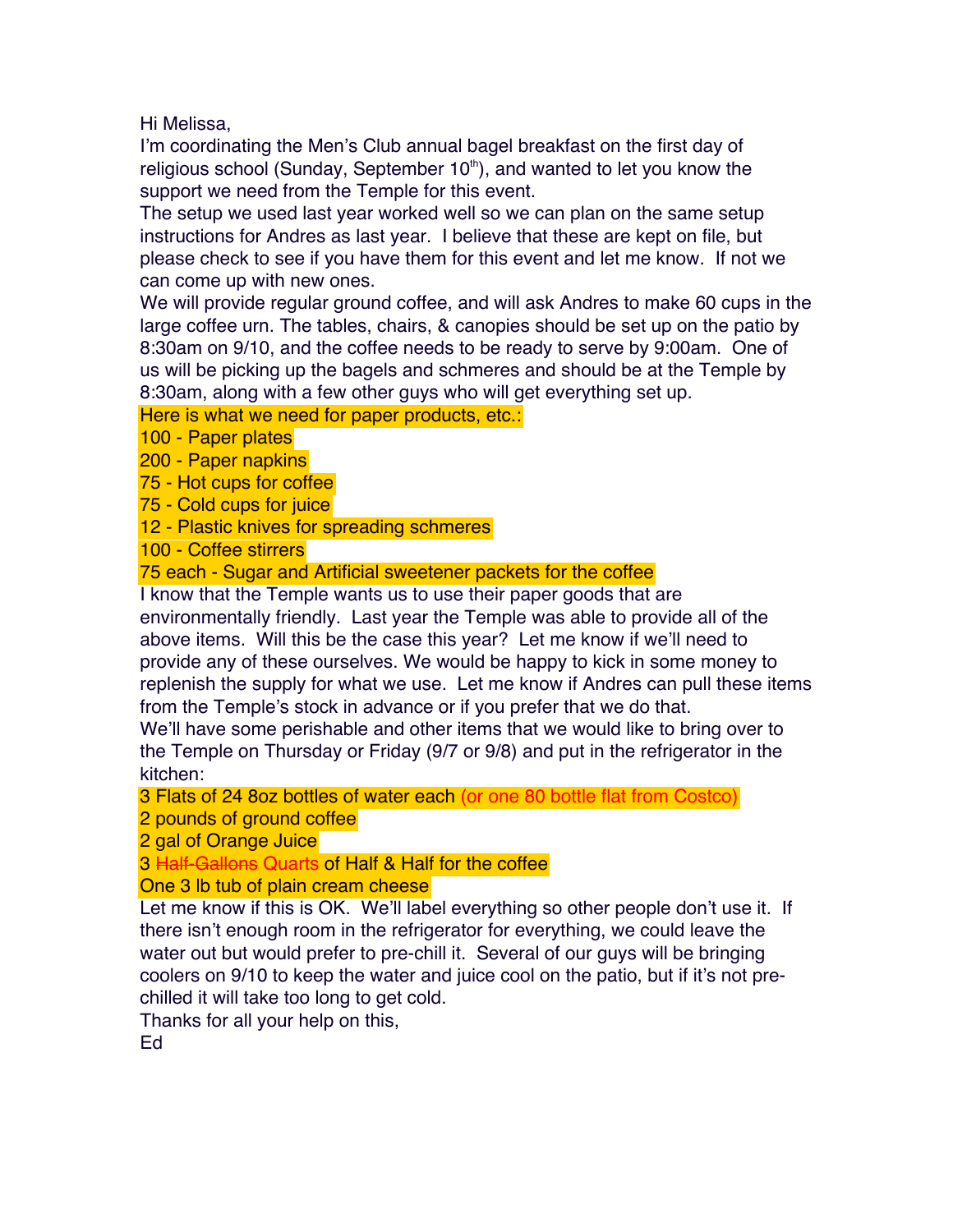Congregation Shir Hadash Shir Hadash Men's Club 20 Cherry Blossom Lane<br>Los Gatos, CA 95032-4637 Shir Hadash Men's Club<br>20 Cherry Blossom Lane<br>Los Gatos, CA 95032-4637<br>(408) 358-1751



# HOUSE OF BAGELS ORDER

## BAGELS

2 dozen Plain

- 2 dozen Poppy Seed
- 2 dozen Sesame Seed
- 1 dozen Pumpernickel
- 1 dozen Everything
- 6 each Chocolate
- 6 each Whole Wheat

All bagels to be pre-sliced

## **SCHMEARS**

2 large 8oz tubs Lox Cream Cheese 1 large 8oz tub Strawberry Cream Cheese 1 2 large 8oz tub Low Fat Sun Dried Tomato Cream Cheese

Please deliver between 8:15am & 8:30am on Sunday, September 10, 2017, to:

Congregation Shir Hadash 20 Cherry Blossom Lane Los Gatos, CA 95032-4637

For any questions, etc. please call Ed Stein at (408) 319-7696